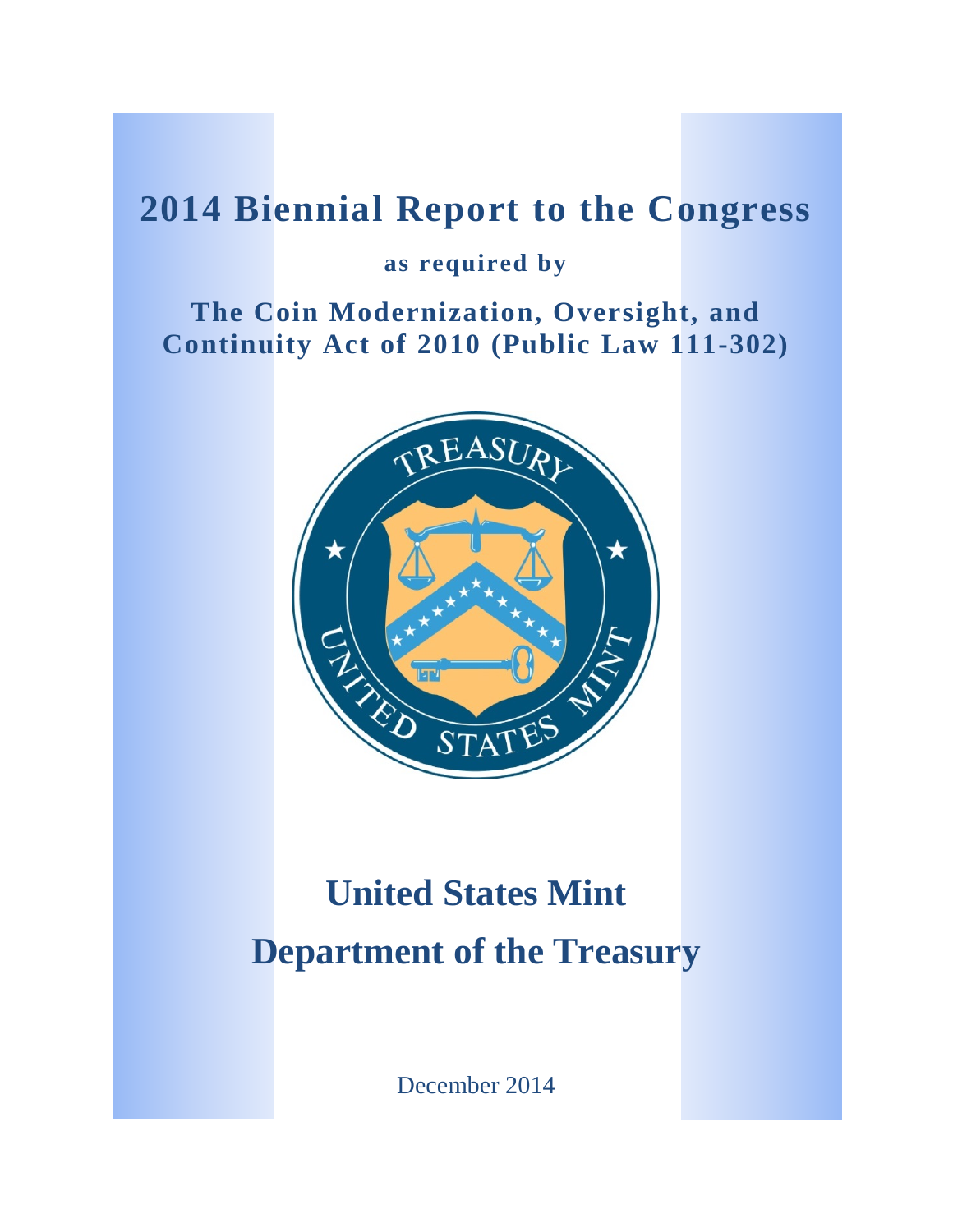# **BACKGROUND**

The Coin Modernization, Oversight, and Continuity Act of 2010, Public Law 111-302 (Act) (Appendix 1) authorizes the Secretary of the Treasury (Secretary) to conduct research and development (R&D) on alternative metallic materials for all circulating coins with the goal of reducing production costs. The Act also requires the Secretary to provide a biennial report to Congress on the status of coin production costs and analysis of alternative content.

As required by section 3 of the Act, each biennial R&D report must address the following three areas:

- I. Production Cost Analysis: The Act requires the Secretary to analyze "production costs for each circulating coin, cost trends for such production, and possible new metallic materials or technologies for the production of circulating coins."
- II. Recommendations for Changes to Coin Composition: The Act requires the Secretary to provide "detailed recommendations for any appropriate changes to the metallic content of circulating coins in such form that the recommendations could be enacted into law as appropriate."
- III. Recommendations for Changes to Coin Production: The Act requires the Secretary to provide "recommendations for changes in the methods of producing coins that would further reduce the costs to produce circulating coins, and include notes on the legislative changes that are necessary to achieve such goals."

The United States Mint (Mint), a bureau of the Department of the Treasury, submitted its first biennial report in December 2012 and since then has continued its R&D on potential change to coin compositions as well as alternative manufacturing methods that would further reduce the costs to produce circulating coins. This report is the second biennial report as required by the Act.

# **SUMMARY**

The Mint delivered 10.7 billion new coins to the Federal Reserve Banks (FRBs) in Fiscal Year (FY) 2013 – a 17.6 percent increase from FY 2012. In FY 2014, the Mint delivered 13.0 billion new coins to the FRBs – a 21.9% increase over FY 2013. Concurrently, the Mint reduced manufacturing costs. Overall, as a result of increased production volumes, Mint production cost reductions, Mint overhead cost reductions, and lower metals prices, from FY 2011 (when the Act became law) through FY 2014, the production cost of the one-cent coin (penny) has decreased 31.1 percent to \$0.0166 from \$0.0241; the production cost of the five-cent coin (nickel) has decreased 27.6 percent to \$0.0809 from \$0.1118; the production cost of the dime coin (dime) has decreased 30.8 percent to \$0.0391 from \$0.0565; and the production cost of the quarter-dollar coin (quarter) has decreased 19.7 percent to \$0.0895 from \$0.1114 (Appendix 2).

Since submitting its first biennial report, the Mint has significantly increased its outreach to those stakeholders potentially affected by changes to the metallic composition of the nation's coinage. Through its outreach, the Mint learned that coin stakeholders have concerns that new coins with alternative metal compositions may have properties that are different from our current circulating coins. The circulation of same denomination coins with different metal compositions creates unique challenges for the various coin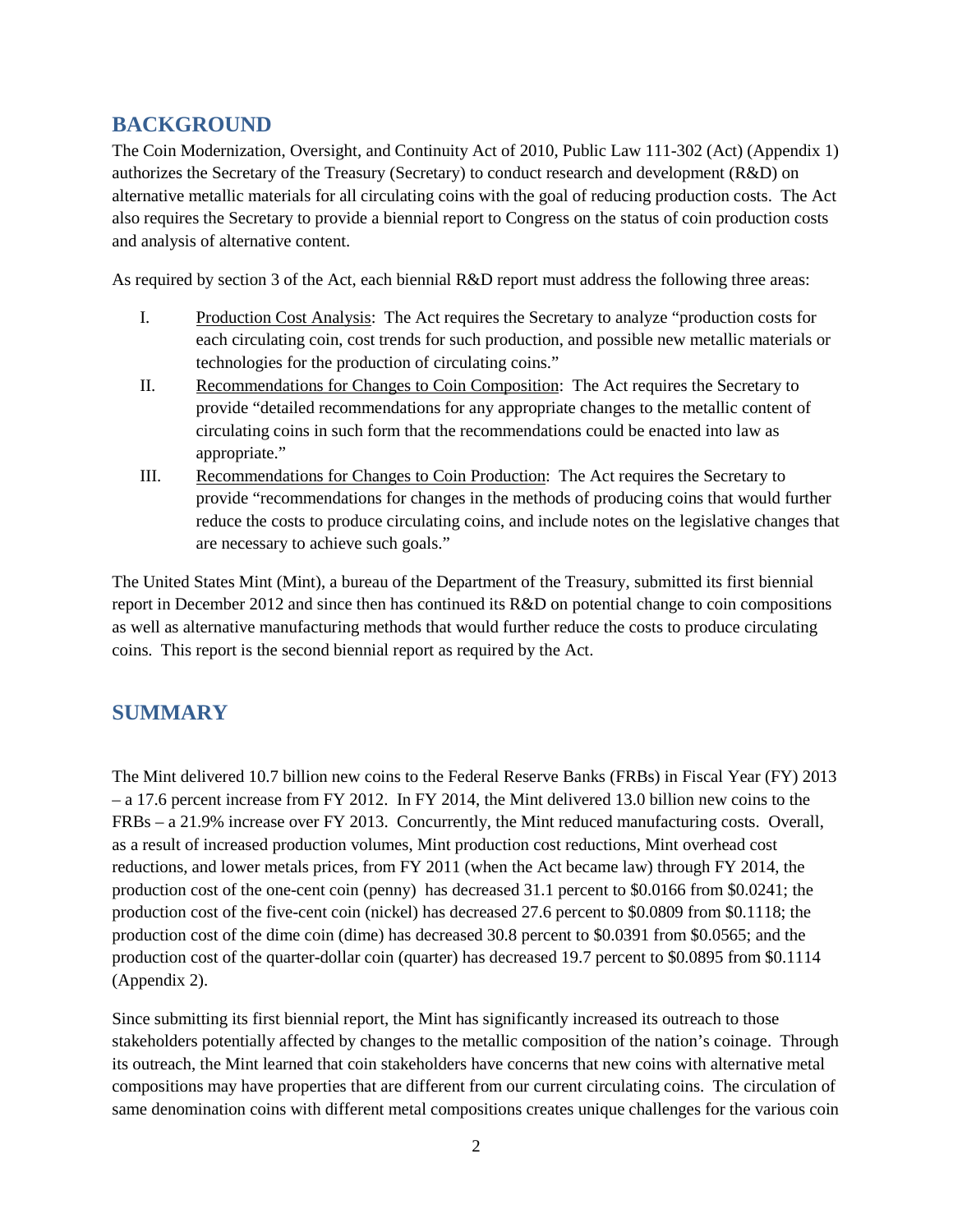stakeholders. Specifically, any change to the weight, shape, and most importantly the electro-magnetic signature (EMS) used to validate current circulating coins in coin acceptors would require equipment changes, potentially costing stakeholders between \$2.5 billion and \$6 billion. In addition, many industry stakeholders implored that no changes be made to the quarter because of its extensive use in many coinaccepting industries (e.g., vending, laundry, amusement, and parking). Many stakeholders asked that we consider the significant cost to the industry (\$2.5 billion - \$6 billion) compared with the projected government savings achieved by manufacturing circulating coins with an alternative metal composition (\$5 million - \$57 million annually). An analysis of comments from the coin industry stakeholders is included in Appendix 3.

Since passage of the Act, the Mint conducted extensive R&D on potential alternative metal compositions for circulating coins. During initial R&D efforts, the Mint tested twenty-nine different metal formulations. Of these metals formulations, the Mint focused its R&D efforts on six metal compositions. Since the last biennial report in December 2012, the Mint conducted extensive testing of these six compositions, as well as initial testing of materials that show potential to duplicate the existing weights and EMS of current United States coinage. One of the six compositions, the 80 percent copper and 20 percent nickel (80/20) alloy offers nearly identical weights and EMS as the current nickel, thus eliminating the impact on coin industry stakeholders. The Mint needs to conduct further R&D testing of the 80/20 alloy before confirming the use of the material as the outside layer for the clad metal composition of our circulating dime and quarter coins. However, the 80/20 alloy results in only modest material savings of approximately three percent (\$5.0 million annually using 2014 production volumes). Other compositions that may match the weight and EMS of current coinage, but provide additional savings beyond the 80/20 alloy, are currently undergoing testing that should conclude in 2015.

The other five alternative metals compositions are nickel-plated steel (NPS), multi-ply-plated steel (MPPS), stainless steel, copper-plated zinc (CPZ), and tin-plated copper-plated zinc (TPCPZ). Of these, only the steel-based coins demonstrated acceptable wear characteristics. These steel-based alternatives offer savings of 15-20 percent (approximately \$57 million annually) compared to 2014 costs. However, these steel-based alternatives require the coin stakeholder industry to make changes to recognize both new and existing coin characteristics because the two types of coins would co-circulate. Significantly, the EMS range for these steel-based compositions introduces the potential use of low-value steel coins from other countries in coin acceptance machines in lieu of higher value United States denominations, particularly the quarter.

At this juncture, there are several possible options to alter the metallic compositions that would lower the costs of United States coins, but the Mint does not recommend adopting any of these options until ongoing research is completed on a promising alternative that has the potential to duplicate the weight and EMS of existing coinage. The Mint plans to continue this research in 2015. Appendix 4 is the comprehensive technical report of the Mint's R&D efforts since the submission of the 2012 biennial report.

Regarding potential changes to coin production, the Mint, as demonstrated through its reduction in manufacturing costs, seeks continuous improvement in its production of circulating coins. In addition, the Mint investigated two alternative methodologies to produce blanks for coinage operations. The first alternative methodology involved the use of a laser to produce coin blanks. Although lasers potentially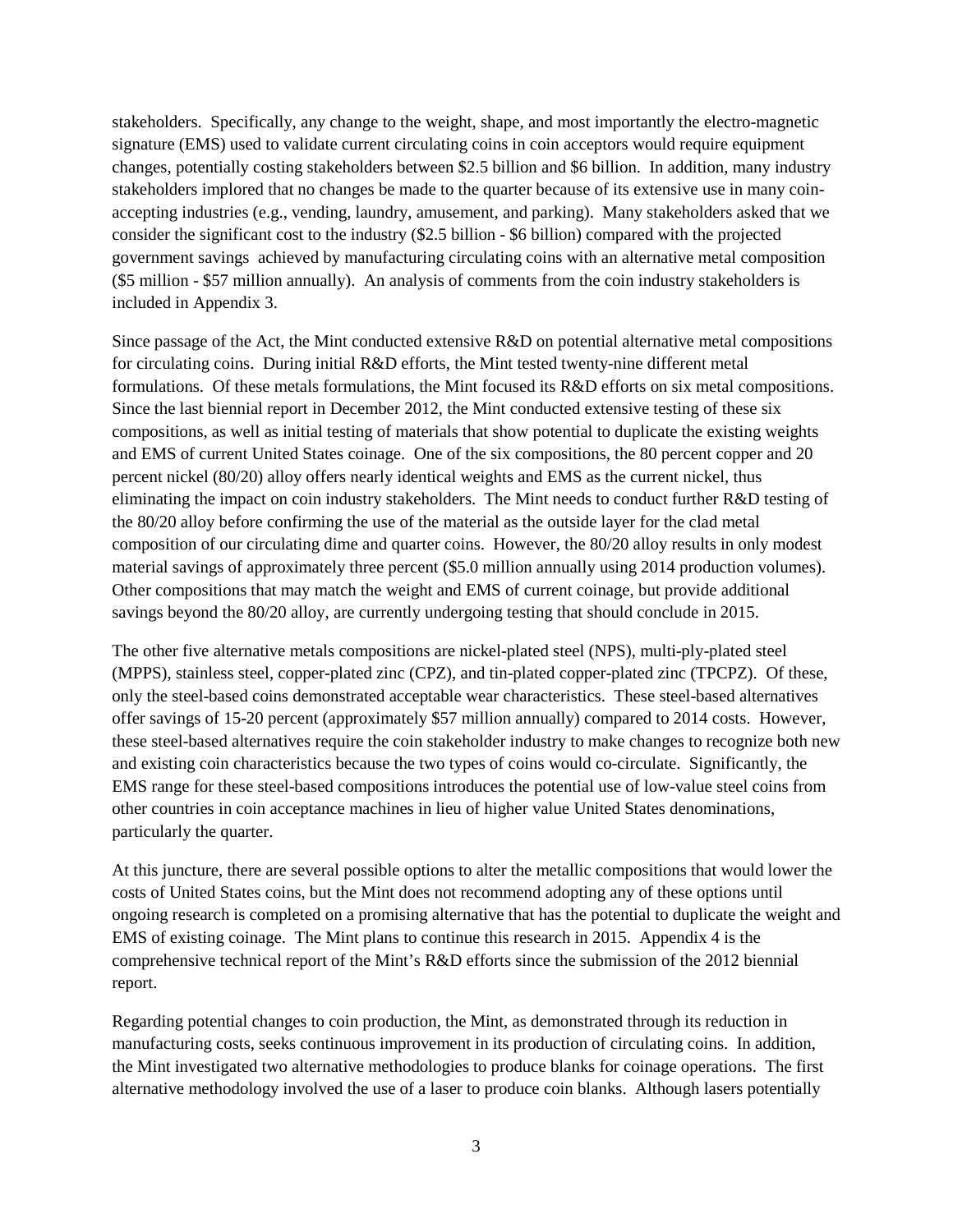could create coin blanks, none of the analyses showed a strongly favorable economic outcome for laser blanking. A second initiative identified a die-blanking with a push-back system, which could eliminate the expense of on-site annealing. The push-back system is very similar mechanically to the Mint's current die-blanking system and would is expected to have a low capital investment. The Mint plans to conduct additional study of the push-back die blanking system and to evaluate this equipment change in conjunction with its annual capital budget process.

## **Production Cost Analysis**

In both FY 2013 and FY 2014, orders for new coins by the FRBs increased for the penny, nickel, dime, and quarter. In FY 2009, the Mint experienced a significant decline in FRBs coin orders and accordingly reduced its manufacturing operations at Philadelphia and Denver from three eight-hour shifts to two tenhour shifts per day. Without increasing staff, the Mint is now producing circulating coins at the pre-FY 2009 levels with two shifts instead of three.

Since the last biennial report, circulating cost of goods sold increased 17.8 percent in FY 2013 over FY 2012 with another increase of 13.5 percent in FY 2014, mainly due to increased volumes. A decrease in the base metal spot prices for copper, nickel, and zinc on the metals market saved the Mint about \$1.9 million in FY 2013 compared with FY 2012. In FY 2014, base metal spot prices declined over FY 2013 for copper (6.9 percent) while the price of zinc and nickel increased (8.4 percent and 3.9 percent, respectively). As a result, the Mint saved \$28.8 million in FY 2014 compared with FY 2013. In addition, the Mint reduced overhead costs 3 percent at the Denver and Philadelphia Mints in FY 2013 compared with FY 2012. The Mint also controlled indirect costs in FY 2014, allowing the increased shipments to generate more seigniorage. Plant costs at the production facilities at Denver and Philadelphia increased only 1.7 percent (excluding a one-time establishment of an allowance last year for supplies of \$6.7 million), despite the 21.9 percent increase in coin production. General and administrative costs increased slightly with increased research and development expenses.

With production of the circulating dollar coin suspended early in FY 2012, the Mint anticipated seigniorage to be lower in FY 2013; however, due to increased demand for the quarter by the FRBs seigniorage exceeded the FY 2012 amount. As a result, the seigniorage per dollar issued performance increased to \$0.24 in FY 2013 from \$0.21 in FY 2012. Again, due to an increased demand for the quarter and the decrease in metal costs in FY 2014, the seigniorage per dollar issued performance increased to \$0.37 in FY 2014.

# **Coin Industry Stakeholder Outreach**

In July 2013, through the Department of the Treasury, the Mint established the Office of Coin Studies to develop a more in-depth outreach to coin industry stakeholders in an effort to understand how circulating coins produced with alternative metal compositions might affect commerce. The process included conference calls, webinars, conference presentations, and electronic outreach utilizing e-newsletters and e-magazines. The Office of Coin Studies created, and continues to maintain and expand, a database on industry stakeholders, developed and implemented an industrywide stakeholder outreach meeting, fostered communication between industry groups, and created and sustained a continuous feedback loop between industry stakeholders and the Mint. In addition, Mint staff encouraged and participated in a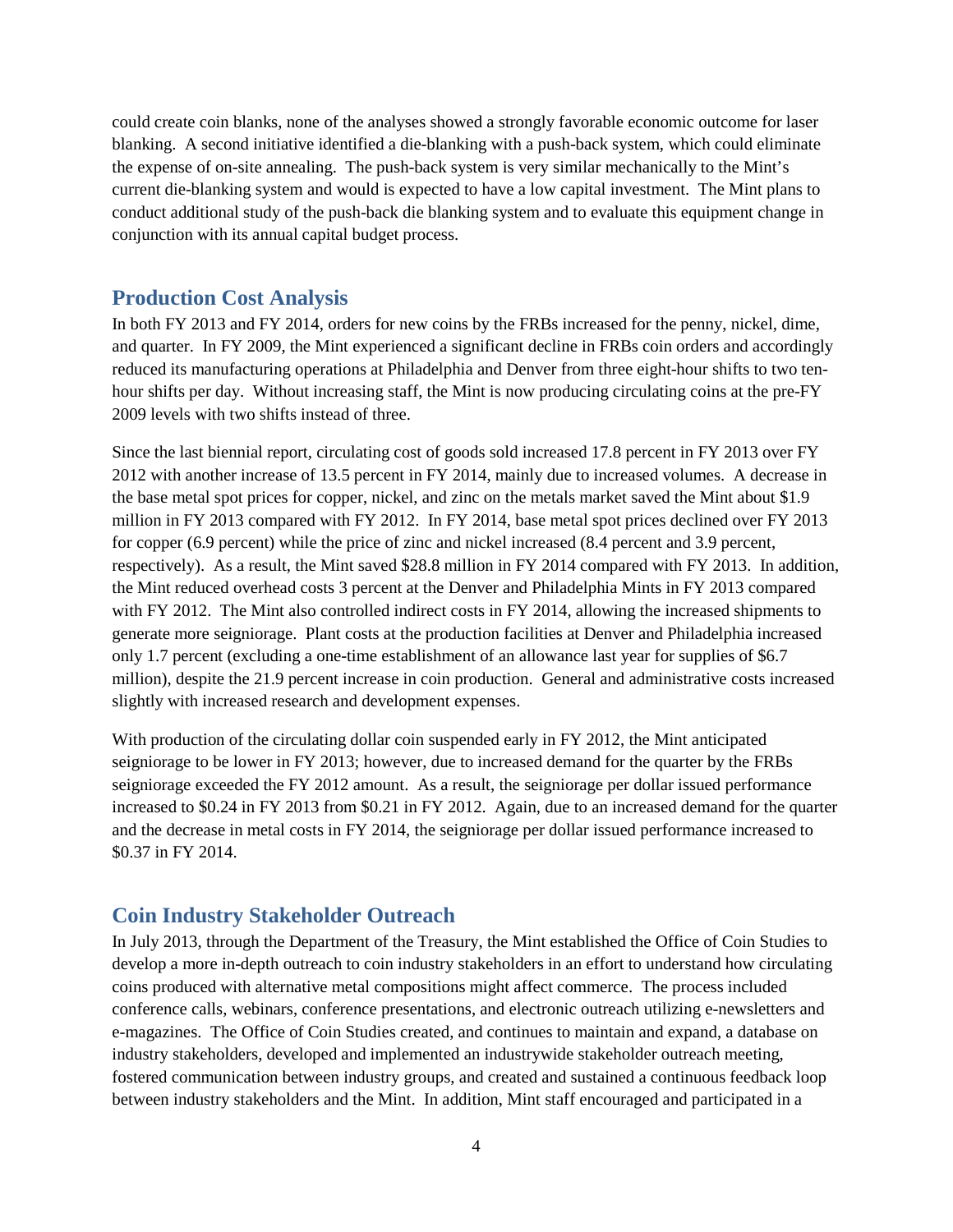number of meetings with associations that represent industries dependent on circulating coins for their business operations. The Mint published a *Federal Register notice* (FRN), soliciting coin industry comment, in April 2014.

Following the heightened outreach program, the April 2014 FRN generated 962 comments, of which 99 percent received were directly responsive to the request for commentAmong the 962 contributors are the American Bankers Association (ABA), National Armored Carrier Association (NACA), National Bulk Vending Association (NBVA), Coin Laundry Association (CLA), Multi-Housing Laundry Association (MHLA), American Amusement Machine Association (AAMA), Amusement & Music Operators Association (AMOA), National Parking Association (NPA), International Parking Institute (IPI), a newly formed coalition called "Don't Change Our Change" (DCOC) representing 226 small businesses, and over 700 additional medium and small businesses. Based on comments from the coin industry stakeholders, a transition to an alternative metal with co-circulate characteristics would cost between \$2.4 billion and \$6 billion to accommodate new coins.

The Act specifically requires that the Secretary shall consider factors relevant to the ease of use of and ability to co-circulate new coinage materials, including the effect on vending machine and commercial coin processing equipment and making certain, to the greatest extent practicable, that any new coins work without interruption in existing coin acceptance equipment without modification. From responses received and initial analysis, the Mint segmented feedback by the role each contributor plays within the industry. The three primary roles are: (1) *equipment manufacturers*, companies involved in the manufacture of coin processing and acceptance equipment; (2) *logistics*, those whose primary role involves the distribution, packaging and storage of coin; and (3) *commerce*, any business that is dependent on coin in the conduct of business to include retailers, vending machine operators, transit operators, and municipalities managing parking garages and/or meters.

**Equipment manufacturers** emphasized that any change that alters size, design, or content of a coin without comprehensive consultation and coordination with the industry could harm the economy. Specifically, if coin design or material content changes are orchestrated hurriedly without regard to the equipment and other stakeholders, the currently reliable United States coin circulation infrastructure could be adversely affected or fail altogether. In addition, co-circulating same denomination coins with different weights would be ruinous for coin weighing technology, as co-circulating coins would have to be separated for counting.

**Logistics sector** includes depository institutions (banks) and the armored carrier industry. The ABA recommended no changes be made to the metallic composition of U.S. coinage in circulation at this time. The ABA cited changing the weight or dimensions of a coin would present serious challenges to banks because bulk coinage is counted by weighing bags of coins. If the weight changes in new coins, then banks and armored carriers would need to keep new and old coins separate. This would slow the counting process and would increase personnel costs. The ABA went on to note changes to circulating coins would result in the additional cost for new equipment and higher charges for services provided to businesses and consumers. In addition, the ABA raised concerns about changing the EMS of coins, as this would result in a similar outcome. The NACA recommended no changes be made at this time to the sizes or metallic composition of currently circulating U. S. coins. The NACA also expressed concern that an alteration of coins' weights could eliminate weighing as an option for bulk verification and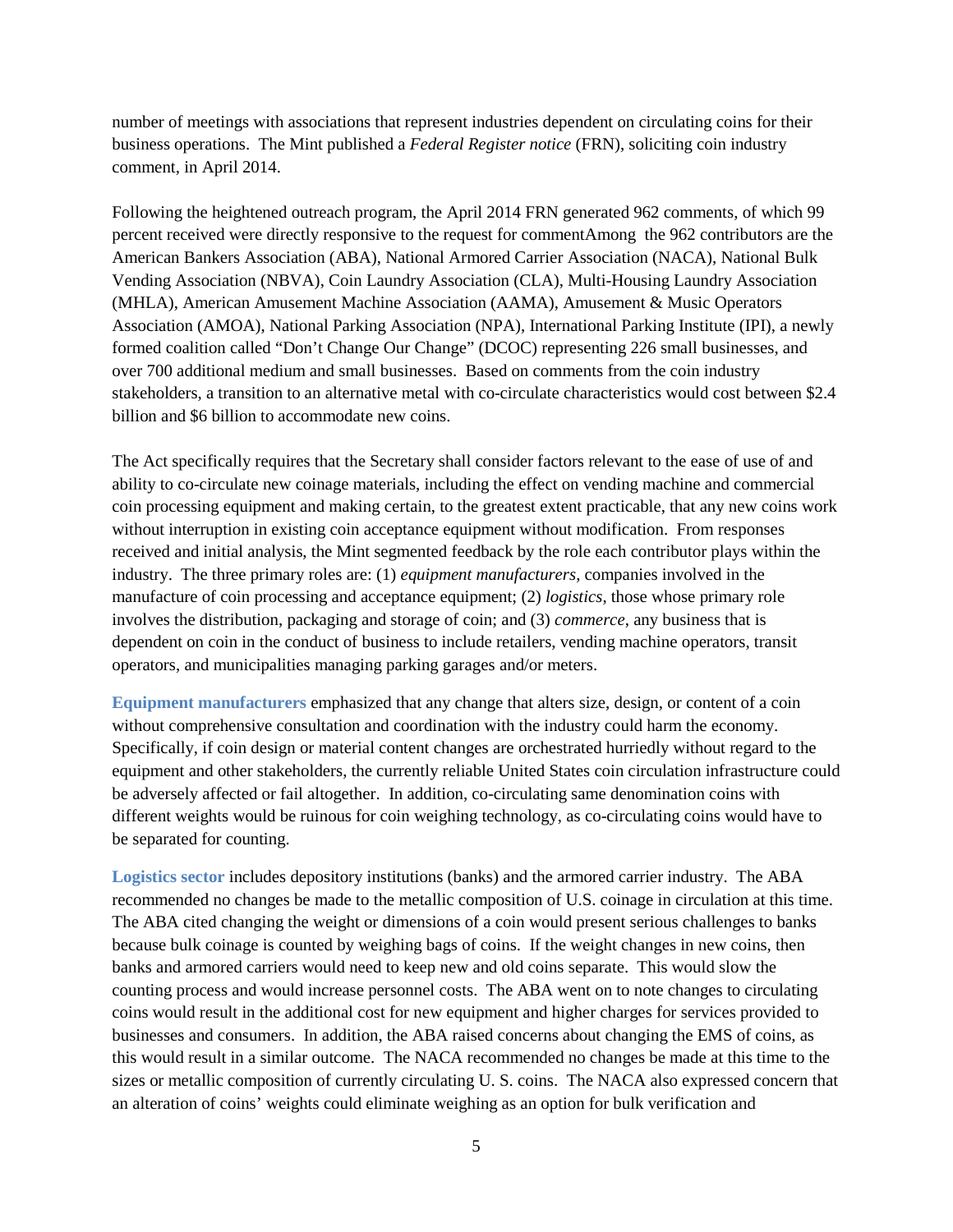significantly and negatively influence productivity. Alternatives metals resulting in heavier coins would affect transportation costs through higher fuel costs due to the increased weight and the potential of multiple trips to service customers due to weight limits as well as wear and tear on coin handling equipment and armored vehicles.

**Commerce sector** comments received by the Mint included NAMA, NBVA, CLA, MHLA, AAMA, AMOA, NPA, IPI, DCOC, and over 700 additional medium and small businesses. NAMA stated that the Act requires consideration be given to the impact on vending. The NAMA feedback indicated the most significant potential impact of a change to circulating coin composition would be to those industries that use machines that accept coins for automated payments. These machines rely on acceptors that discern the EMS, weight, and shape of each coin to identify its value. NAMA estimates there are seven million vending machines across the country and the cost of these changes could amount to \$3.5 billion for the vending industry, negatively affecting the entire vending and food service channel and its consumers.

NBVA, CLA, MHLA, AAMA, and the AMOA opposed changing the composition of the quarter. Specifically, changing this coin's weight, EMS, or size would have immediate and significant impacts on these industries. NPA provided feedback relating to small business owners, as well as public entities. NPA noted the parking industry would be particularly disadvantaged by changes because the majority of commercial operators are small to medium sized, privately held firms. These companies would be faced with costly decisions to automate operations, or even close their doors. For larger operations, both public and private, the cost of new equipment, training, software, and changes to business systems across their operations would be a financial and operational burden. IPI noted concern regarding the composition of new coins relating to content, weight, dimension, and EMS. Regarding conversion costs, without the benefit of knowing the actual changes being considered to circulating U.S. coins, IPI estimated that retrofitting parking meters could cost \$200 - \$300 per machine, excluding labor.The burden for the owners, both private and municipalities, could exceed \$400 million.

DCOC is a coalition of associations and organizations that primarily represent small business owners, their suppliers, distributors, employees, and customers, all of whom would be affected by a change in coin composition. There were 226 letters received from this group. The DCOC letter specifically noted, "changes to coinage will create an added expense, at best, and could mean the difference between a thriving or failing business for many coalition members." The letter further noted there are approximately 10 million coin-operated machines with cost estimates of \$100 to \$500 per machine to retrofit depending on the requirements. Further impact could include: (1) co-circulation resulting in unknown consequences; (2) uncertainty associated with the length of a transition period; (3) increased service of equipment; and 4) the savings recognized from the composition change would be offset by a reduction in tax revenue.

# **R&D Alternative Metals**

After Phase I concluded in December 2012 with the issuance of the biennial report, the Mint continued its research into alternative metals, rejecting some of the materials recommended in that report, and identifying six materials that would form the major effort for continued testing in Phase II. Beyond those six compositions, however, the Mint continued to consider and evaluate other, potential, alternative materials.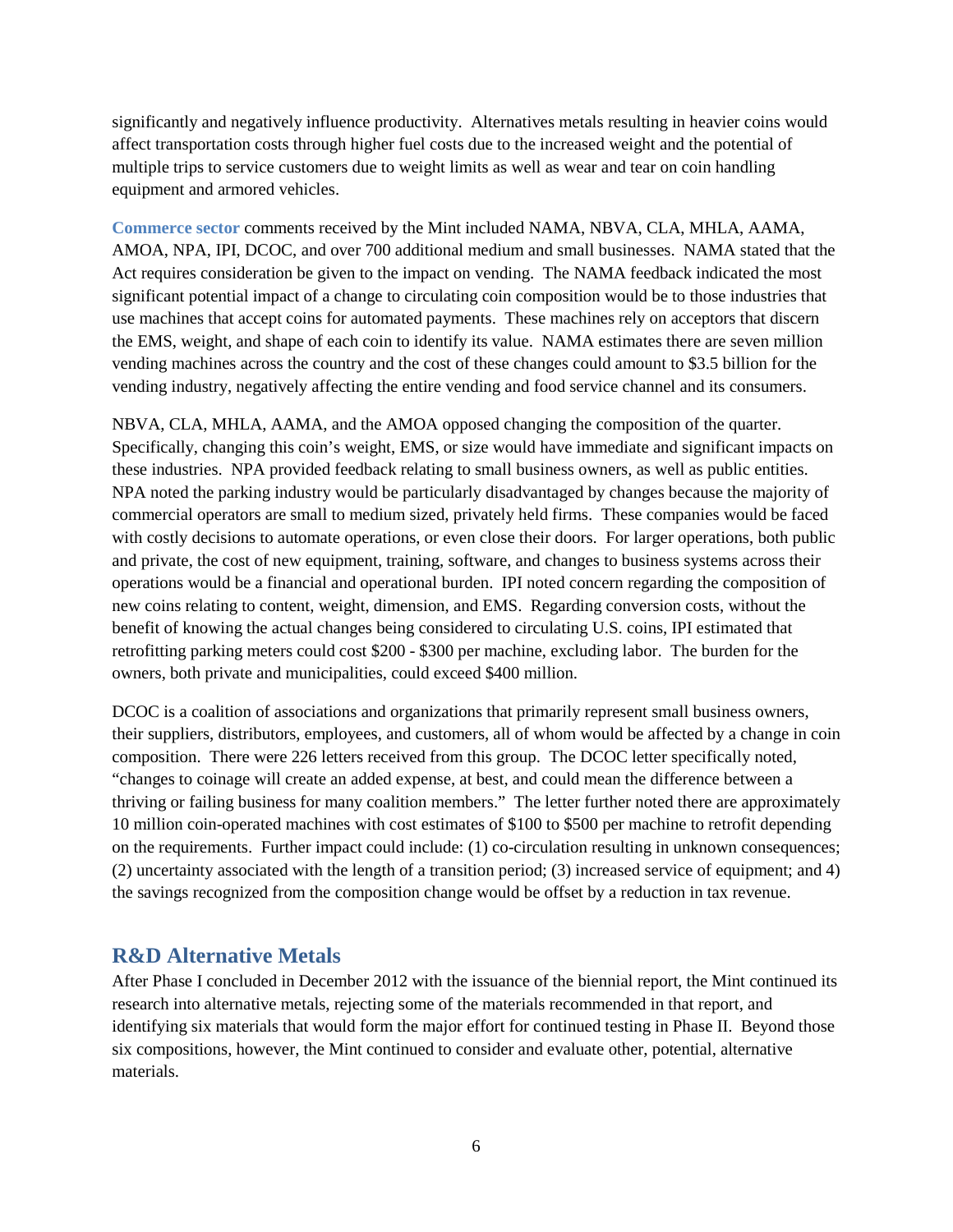|                | <b>Material</b>                  | <b>Composition</b>                                                        | <b>Tested On</b>         |
|----------------|----------------------------------|---------------------------------------------------------------------------|--------------------------|
| 1              | Copper-plated zinc (CPZ)         | Copper plated on zinc (identical<br>to current one cent)                  | <b>Nickel</b>            |
| 2              | Tin-plated CPZ (TPCPZ)           | Tin plated on copper plated on<br>zinc                                    | <b>Nickel</b>            |
| 3              | Nickel-plated steel (NPS)        | Nickel plated on low-carbon<br>steel                                      | Nickel<br>Quarter        |
| $\overline{4}$ | Multi-ply-plated steel<br>(MPPS) | Nickel plated on copper plated<br>on nickel plated on low-carbon<br>steel | <b>Nickel</b><br>Quarter |
| 5              | Stainless steel                  | Austenitic (non-ferromagnetic)<br>stainless steel, monolithic             | Nickel                   |
| 6              | 80/20 cupronickel (80/20)        | 80 percent copper, 20 percent<br>nickel, monolithic                       | $Nickel*$                |

For Phase II testing, the following materials were evaluated on the coins indicated:

\* 80/20 alloy was only tested on the nickel, but was expected to be clad to copper for higher denominations if it passed.

The Mint chose the top five listed as "co-circulate" materials, which would not have the same EMS or piece weight as the material of same-denomination coins that are currently in circulation (current material). The Mint chose the 80/20 alloy as a "seamless" material, which matches the current material's EMS and weight, and has no appreciable impact on the coin-accepting industry.

The Mint purchased all materials except stainless steel in variability lots, which were laboratory-produced and contained 500–2,000 pieces made to specifications to provide the expected range of material in production. Those materials that passed the variability lot testing were then purchased in pre-production lots, which were much larger, typically about two million pieces. Pre-production lots were produced on the supplier's normal manufacturing lines over separate production runs to evaluate material that would be representative of actual production.

During variability testing, materials were processed through progression strikes to show how varying strike force (in metric tons, or tonnes) would affect the material's detail ("fill") as compared with the current coins. The Mint also put test pieces through a two-week wear test, a steam test designed to test the material's resistance to color change, and various other tests such as conductivity, hardness, and EMS. Then, the materials had to pass a Go/No-Go determination based on seven criteria.

TPCPZ and CPZ both failed their Go/No-Go determinations because of poor results on the wear test. NPS and MPPS passed their Go/No-Go determination (although the security requirements of the quarter had not been finalized at that time), and the Mint purchased those materials for pre-production testing.

The original 80/20 alloy's EMS did not match that of the current material. However, a slightly modified version of the 80/20 alloy, which substituted manganese for some of the nickel to achieve the conductivity and EMS of the current material, showed promise. Accordingly, the Mint procured 500 pieces of this modified 80/20 alloy for evaluation through progression strikes and for wear and discoloration tests. The Mint also tested the modified 80/20 alloy's EMS at three different external coin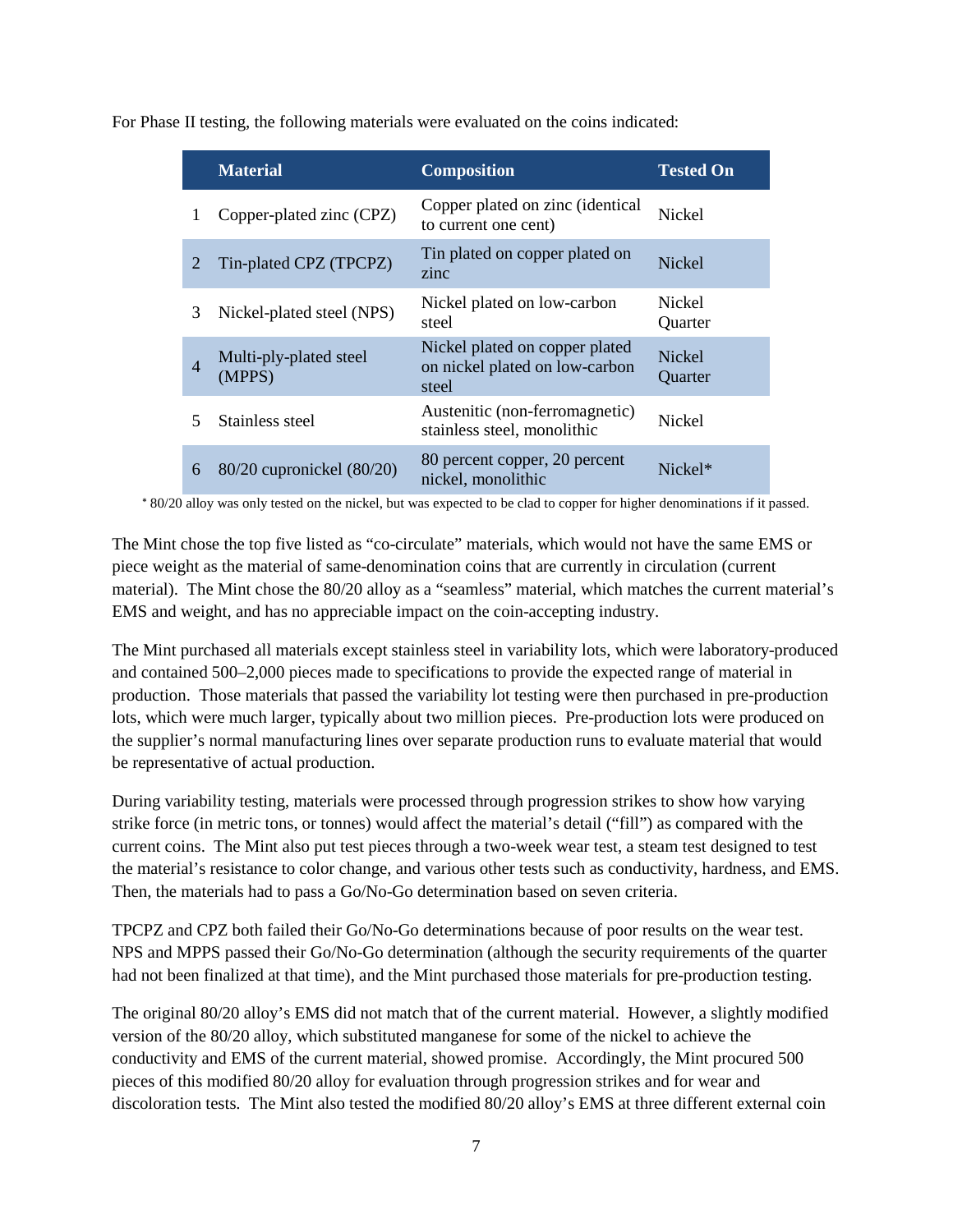acceptor manufacturers that all confirmed an EMS match with the current material. The Mint determined that modified 80/20 alloy passed its Go/No-Go determination and, accordingly, it purchased additional quantities for pre-production testing.

The Mint purchased NPS and MPPS in nickel and quarter coin configurations and the modified 80/20 alloy in a nickel coin configuration for the pre-production testing. Initially, NPS and MPPS proved to have poor striking qualities in the variability testing. However, the Mint consulted with The Royal Mint (RM) and the Royal Canadian Mint (RCM), both of which have experience with these cold-rolled, lowcarbon, plated-steel materials, and identified various changes to resolve these issues. After the consultations, the Mint sent nonsense dies (dies that are comparable to those used for regular coin, but contain different devices and nonsensical inscriptions to clearly distinguish their resulting products from genuine coins) to RM and RCM to benefit from their expertise with physical vapor deposition (PVD) coatings for dies used on their products that must withstand the severe abrasion associated with nickel plating on both of the plated-steel materials.

The RM and RCM sent to the Mint quantities of both materials, which showed improvement, but there were problems with die life and fill. After more interaction with the RM and RCM, the Mint received pre-production lots and conducted full tests on both plated-steel materials. The die life still proved significantly less than with the current material. The Mint determined that noticeable changes to the coin aspects (including adjustment to the height of relief/crown, smoothing design features, softening letters, and less-detailed images in general) would be needed to improve coinability. In addition, planchet profiles and blank lubrication would need optimization. The tests suggested that the plated-steel materials will not surpass or even match the current material in coinability.

The Mint also investigated stainless steel as a co-circulate option, either as a monolithic material for the nickel, or as a clad material for the dime, quarter, and half-dollar. The security requirements of the quarter and higher denominations make this easily counterfeited material unsuitable for those denominations, though it would be feasible for the nickel. Further testing would be required to determine its feasibility for the dime.

Currently, ninety-two countries use bi-metallic materials for circulating coins. The Mint researched the potential of using bi-metallic materials for the nickel coin configuration including potentially using the current penny as the center with an outer ring made from the current nickel coin composition. The bimetallic study recommended not using circulated or unstruck planchets of the current penny for a bimetallic nickel coin composition. The study concluded the capital cost required for the Mint to produce bi-metallic coins would increase the unit cost of coins by approximately 0.0066 \$/coin. Consistent with observations of other countries using bi-metallic coins the study recommended the use of bi-metallic coins with a face value greater than or equal to one dollar.

The Mint is still researching other alternatives to the materials already tested in this report. Of note are coins made of a variation on "nickel silver," a material composed of copper, nickel, and zinc that has a silver appearance. The variation, alloy C77000, is expected to yield a coin that not only has the same EMS as current coins, but like the 80/20 alloy also has a weight that falls into the acceptable variation on current coins. The Mint is partnering with the National Institute of Standards and Technology, a bureau of the Department of Commerce, to pursue an alloy development project.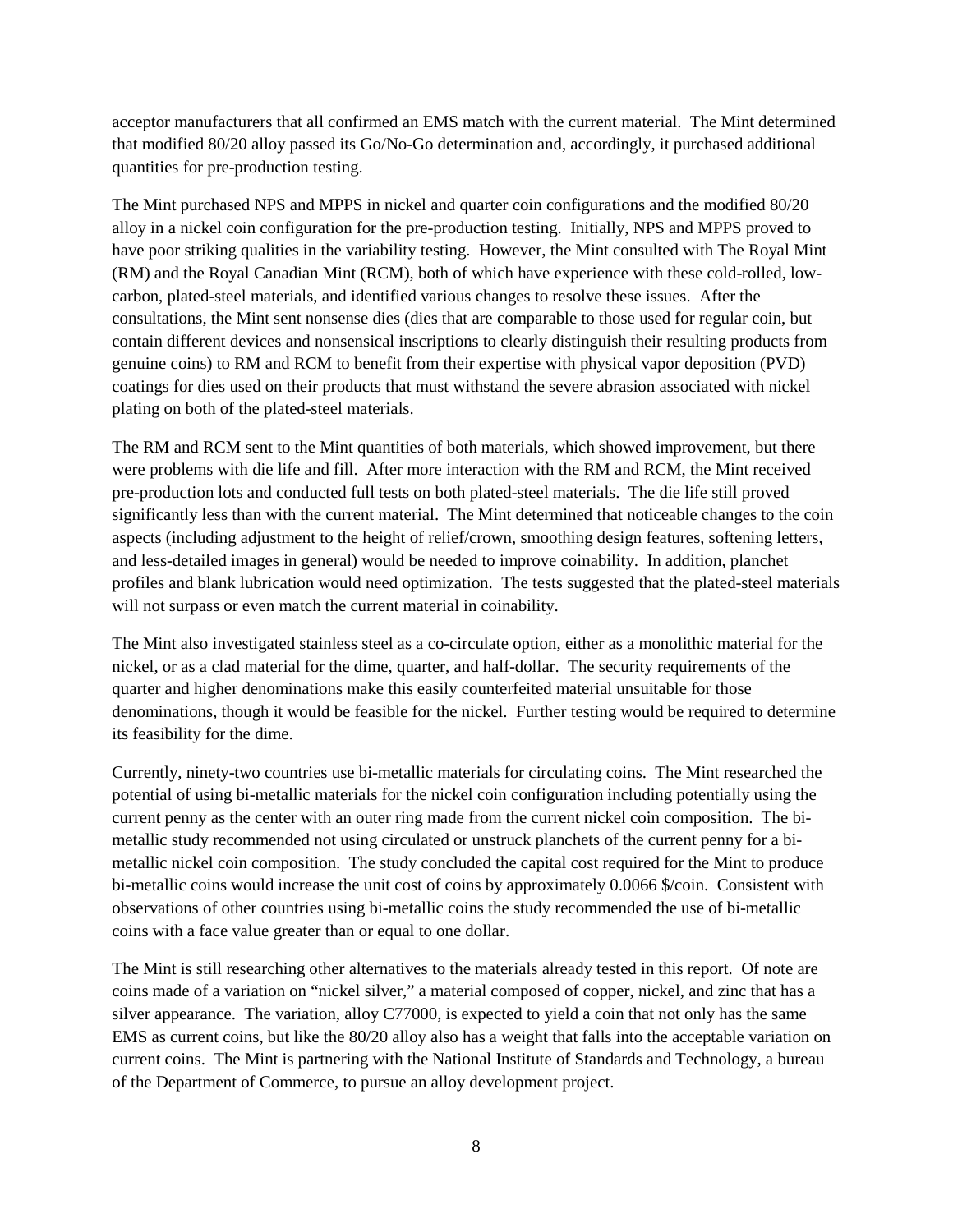The Mint is also investigating plated coins that use a silicon-steel core, not used elsewhere in the world that could have a unique EMS. Silicon steel is commonly referred to as "electrical steel" and has a similar price to low-carbon steel.

## **Findings and Conclusions**

Two separate types of alternatives were considered during Phase II testing and evaluation. The first was a material with an EMS and piece weight that was potentially seamless with the current circulating coinage compositions (80/20 alloy). The second was co-circulate alternatives in which the EMS differed from the current material and the piece weight would vary from the current material by 4 percent or more (NPS, MPPS, Stainless steel, CPZ, TPCPZ). Potentially seamless alternatives would not require changes to the coin acceptors, but would offer only modest material savings (approximately 3 percent). Co-circulate alternatives provide much greater materials savings (approximately 20 percent), but would require significant stakeholder conversion costs to accommodate the different EMS and piece weight. Table 2-12 (Appendix 5), which is an excerpt from the Technical Report (Appendix 4) shows the estimated cost breakdown of current and alternative metals.

#### **Seamless Material**

- 1. A variant of today's current cupronickel composition, termed the 80/20 alloy, which has a lower nickel content with higher manganese content, was found to be seamless when tested by three separate coin-acceptor manufacturers.<sup>[1](#page-8-0)</sup> The Mint estimated this material would provide approximately \$5.25 million annual savings (\$3.2 million for the nickel, \$0.8 million for the dime, and \$1.25 million for the quarter) with no impact on the public or on stakeholders.
- 2. The 80/20 alloy matches the current material in both EMS and in piece weight, having a weight that falls within legally accepted variances for the current material.
- 3. Initial testing of other, potentially seamless, leaner-copper alternatives shows potential for further incremental material savings without presenting any color changes or corrosion-resistance changes.

#### **Co-Circulate Materials**

 $\overline{a}$ 

- 4. Plated-steel materials are a viable option for the nickel and potentially the dime, and offer approximately \$22 million to \$29 million in savings annually over current materials. Plated-steel materials for the quarter offer an additional \$25 million to \$27 million in annual savings; however, plated-steel materials have increased risks of fraud and counterfeiting, and are used in low-value foreign coins, all of which make the materials not feasible for use in the quarter. Plated-steel materials also cause a significantly lower die life, which, if not mitigated (see #6, below), could increase production and labor costs, and reduce the savings the materials might offer.
- 5. Stainless steel, while resistant to corrosion, has a hardness that can negatively affect its coinability. Control of cold-rolling reduction and proper annealing of the right grades demonstrated the ability to mitigate this factor, and improves the coinability of stainless steel.

<span id="page-8-0"></span><sup>&</sup>lt;sup>1</sup> In testing, 80/20 alloy nickel pieces were 100 percent accepted by all three coin-acceptor manufacturers.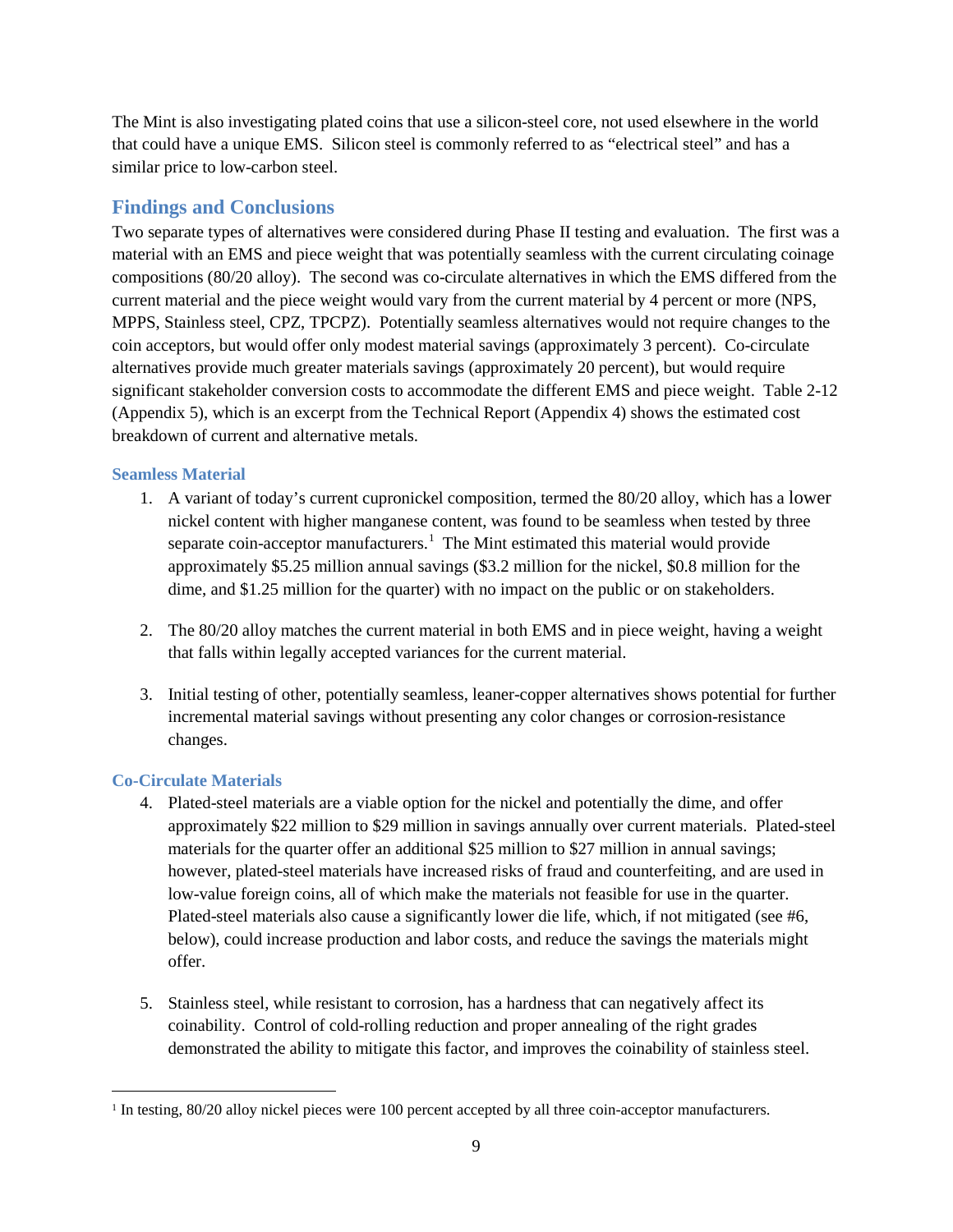#### **Production Improvement**

6. The Mint explored options of adjusting the height of the relief and crown on the current coin to address unacceptable fill on some materials. However, this change introduced other issues, such as outer elements (e.g., the border) filling before inner element, or the flow of the material changing. It became clear that changes to the coin features—including adjustments to the height of relief or crown, planchet profile, smoothing of design, softening of the letters, and less-detailed images in general—must be treated as a collective system. This system involves not only the items mentioned here, but also matching planchet-die geometry; strike force; die lubrication, coating, and polishing; and other variables.

#### **Terminated Materials**

7. Testing of plated zinc alternatives CPZ and TPCPZ showed insufficient wear and durability properties for consideration on denominations other than the current penny coin's CPZ application. Additionally, TPCPZ exhibited galvanic corrosion when copper and tin, two dissimilar metals, were exposed to the environment during wear, rendering this construction unsuitable for U.S. coins aside from the penny.

# **R&D Changes to Coin Production**

In accordance with the Act, the Mint is seeking ways to reduce the cost of producing circulating coins. The Mint investigated the technical and financial feasibility of using laser blanking in two ways that showed promise: (1) replace the current mechanical die blanking and on-site annealing with laser blanking and off-site bulk annealing; and (2) retain the on-site annealing and exchange die blanking with laser blanking.

A thorough review of the technical issues found no significant concerns. The review involved laser cutting nine different materials and making sample coin blanks. The sample blanks were characterized for diameter, burr, knit-line, edge condition, grain structure, and hardness in the area adjacent to the laser cutting. Laser cutting of the monolithic nickel coin material was found to be faster and at better edge quality than with any of the clad materials (dime, quarter, and dollar coins). Sample lots of 100 pieces of nickel, dime, quarter, and dollar coin blanks were sent to the Mint for evaluation.

A conceptual design was developed along with three-dimensional, computer-aided design images, showing how multiple lasers, working in parallel, could meet the production needs of the Mint. In addition, an environmental assessment was performed, which yielded no significant concerns.

The feasibility review included several economic analyses using a range of assumptions, but none of the analyses showed a strong favorable economic outcome for laser blanking. The production capacities of laser blanking machines that are equal to the current die blanking machines are economically unfavorable. Perhaps in the future, if lasers cut faster or become less expensive, that situation might change, but currently a transition to laser blanking does not appear to offer financial benefits.

In the course of this study, the Mint identified a promising alternative to laser blanking called die blanking with a push-back system, which could eliminate the expense of on-site annealing. This system is very similar mechanically to the current die blanking and the capital investment appears to be low.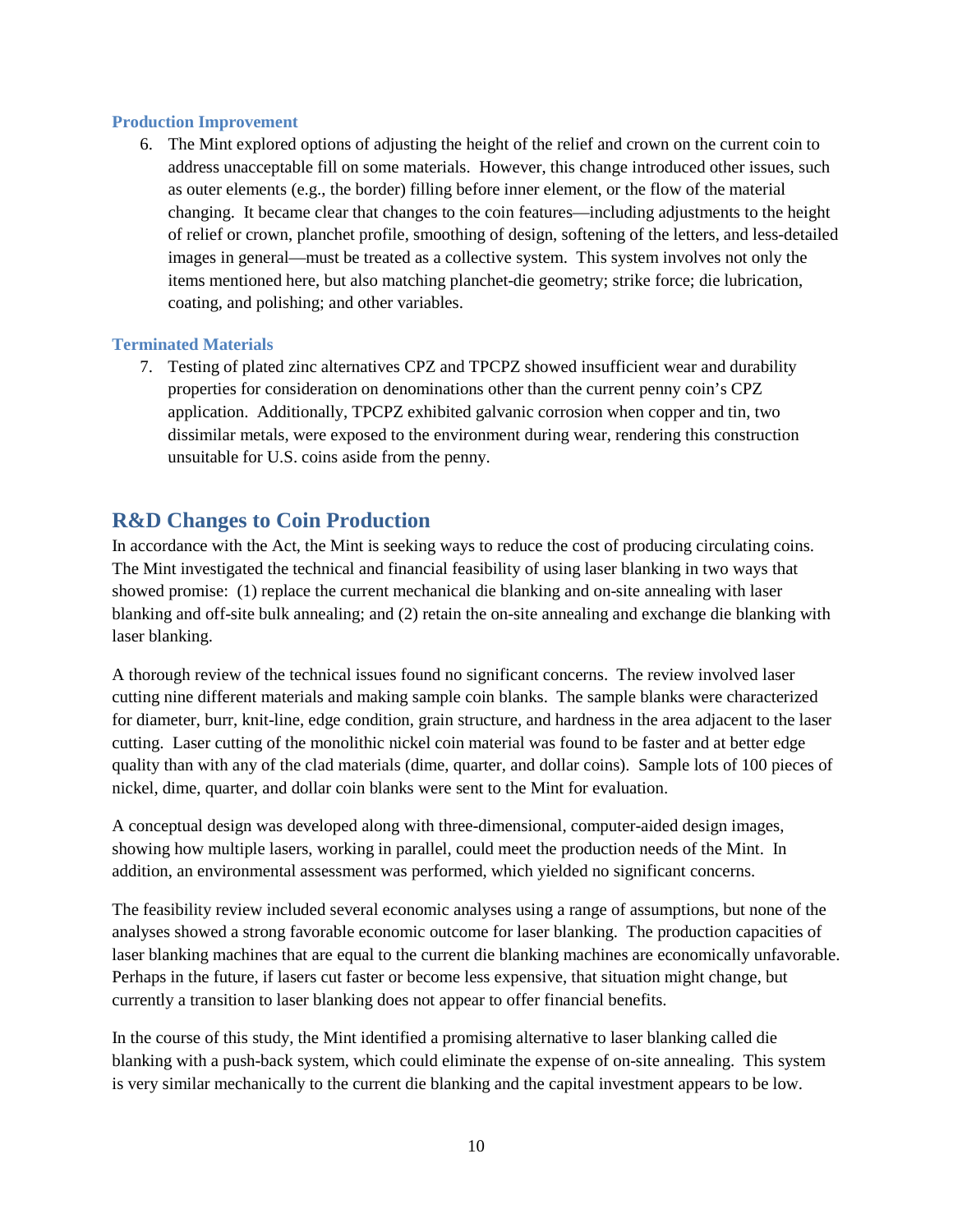Either laser blanking or push-back blanking could eliminate on-site annealing, but only push-back blankiing is likely to result in an overall cost savings.

# **Conclusions and Recommendations**

- 1. There are no alternative metal compositions that reduce the manufacturing unit cost of the penny below its face value.
- 2. Based on the response from coin industry stakeholders, the estimated industry cost (\$2.4 billion to \$6 billion) to accommodate an alternative metal for circulating coins that incorporates a change to the weight or EMS characteristics far exceeds the estimated annual government savings (\$46 million to \$57 million) (Appendix 5).
- 3. The coin industry stakeholders overwhelmingly recommended no change to the quarter.
- 4. The Mint does not recommend the use of copper-plated zinc or tin-plated copper-plated zinc for circulating coins with a face value equal to or exceeding five-cents. In addition, the Mint does not recommend the use of multi-ply-plated-steel or nickel-plated steel for circulating coins with a face value equal to or greater than twenty-five cents.
- 5. Based on the coin industry response as well as the Mint's R&D results, the Mint should evaluate the potential cost savings (\$5.25 million annually) of alternative metal compositions that meet the seamless criteria of no change to the weight or EMS characteristics for circulating coins and its corresponding effect on the coin stakeholders.

# **Next Steps: Planned Areas of Further Study**

- 1. Continue seamless 80/20 alloy testing and evaluation
	- a. Continue larger-scale testing of modified 80/20 alloy and develop a final specification that can be utilized by current and other strip suppliers.
	- b. Conduct feasibility, variability, and pre-production testing on cladding modified 80/20 alloy to a copper core as an alternative for the clad denominations of dime, quarter, and half-dollar coins. The direct cost savings from this change would be limited, but continuing to clad these coins with the same alloy used for nickel would streamline material production.
	- c. Report findings before the end of FY 2015.
- 2. Pursue seamless alloy development

Continue alloy development of other, potentially seamless, leaner-copper alternatives to provide opportunity for additional incremental materials savings without affecting coin acceptors and coin processors. Initial testing indicates further opportunity for incremental material cost reductions with a composition evolving over several progressive steps.